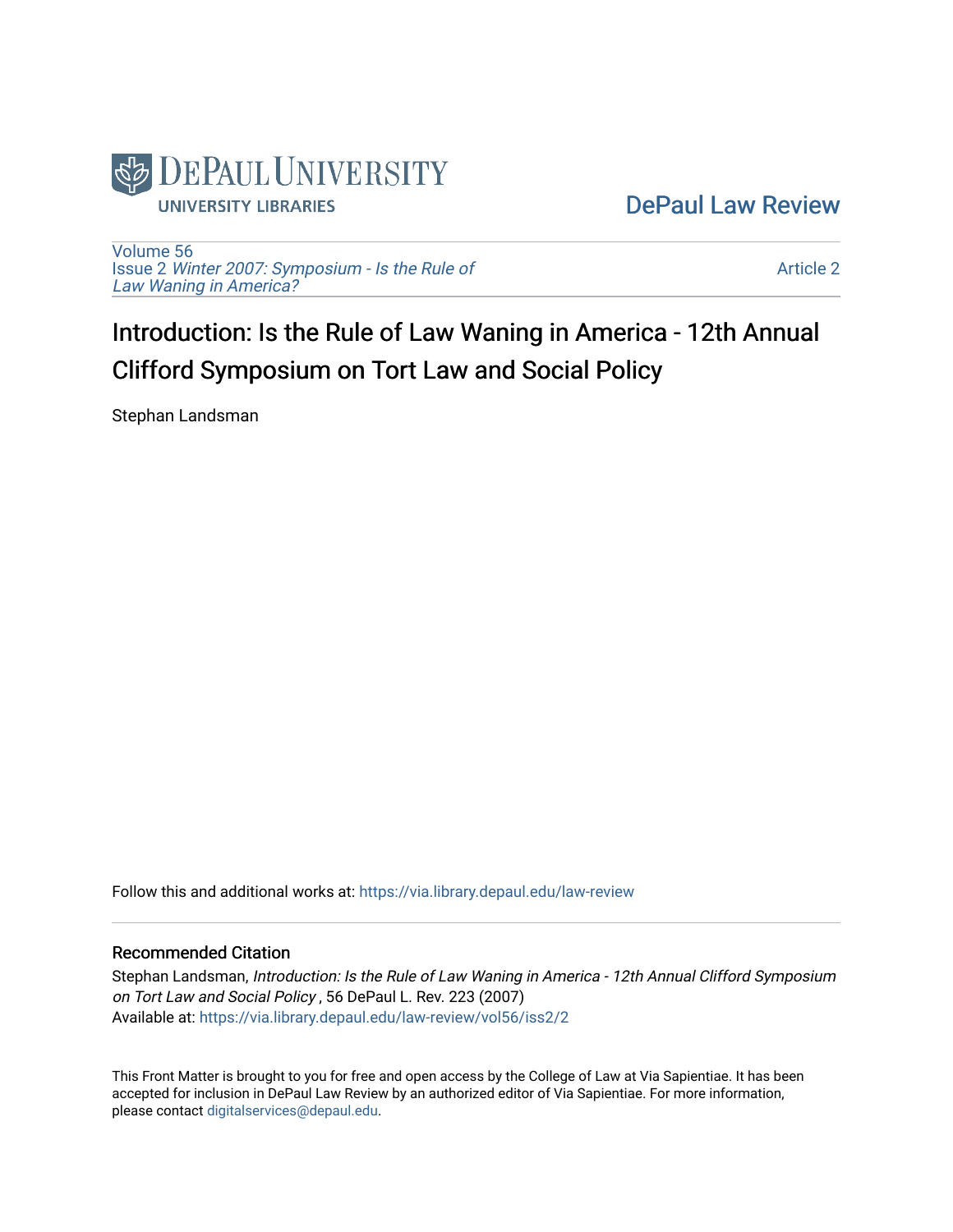## **INTRODUCTION**

## *Stephan Landsman\**

What is the rule of law? Is it waning in America? And, if so, should we be concerned? These and myriad other questions confront the nation as it struggles with natural and political emergencies, tort reform, the disappearance of trials in both civil and criminal cases, and disputes about judicial selection and independence.

The Twelfth Annual Clifford Symposium on Tort Law and Social Policy gathers together a multitalented array of scholars to address these questions about the rule of law. Included in this group are psychologists, economists, political scientists, sociologists, and, of course, legal scholars. Through the lenses of their different disciplines, they attempt to define the nature of the rule of law and measure its value in American society.

The Symposium begins with a pair of papers that, in very different ways, focus on tort reform and its implications for the rule of law. Professor Catherine Sharkey' examines creeping tort reform through "preemption preambles" in agency rulemaking, while Professor John Fabian Witt<sup>2</sup> explores the challenge of regulating a plaintiffs' bar that is often free of market controls when pursuing tort claims. Their articles remind us of the intimate connection between the rule of law and what happens in America's courtrooms. Professor Robert Burns<sup>3</sup> continues this focus on the courtroom by asking if our trial process reflects our concern with the rule of law. He argues that it does, to a significant extent, and that there is a lot of value in our adversarial approach. This observation is buttressed by the work of Professors Theodore Eisenberg and Geoffrey Miller,<sup>4</sup> who present data regarding 2800 contracts filed by major corporations with the Securities and

<sup>\*</sup> Robert A. Clifford Professor of Tort Law and Social Policy, DePaul University College of Law; A.B., Kenyon College; J.D., Harvard University.

<sup>1.</sup> Catherine M. Sharkey, *Preemption by Preamble: Federal Agencies and the Federalization of Tort Law,* 56 **DEPAUL** L. REV. 227 (2007).

<sup>2.</sup> John Fabian Witt, *Bureaucratic Legalism, American Style: Private Bureaucratic Legalism and the Governance of the Tort System,* 56 **DEPAUL** L. REV. 261 (2007).

<sup>3.</sup> Robert P. Burns, *The Rule of Law in the Trial Court,* 56 **DEPAUL** L. REV. 307 (2007).

<sup>4.</sup> Theodore Eisenberg & Geoffrey P. Miller, *The Flight from Arbitration: An Empirical Study of Ex Ante Arbitration Clauses in the Contracts of Publicly Held Companies,* 56 **DEPAUL** L. REV. 335 (2007).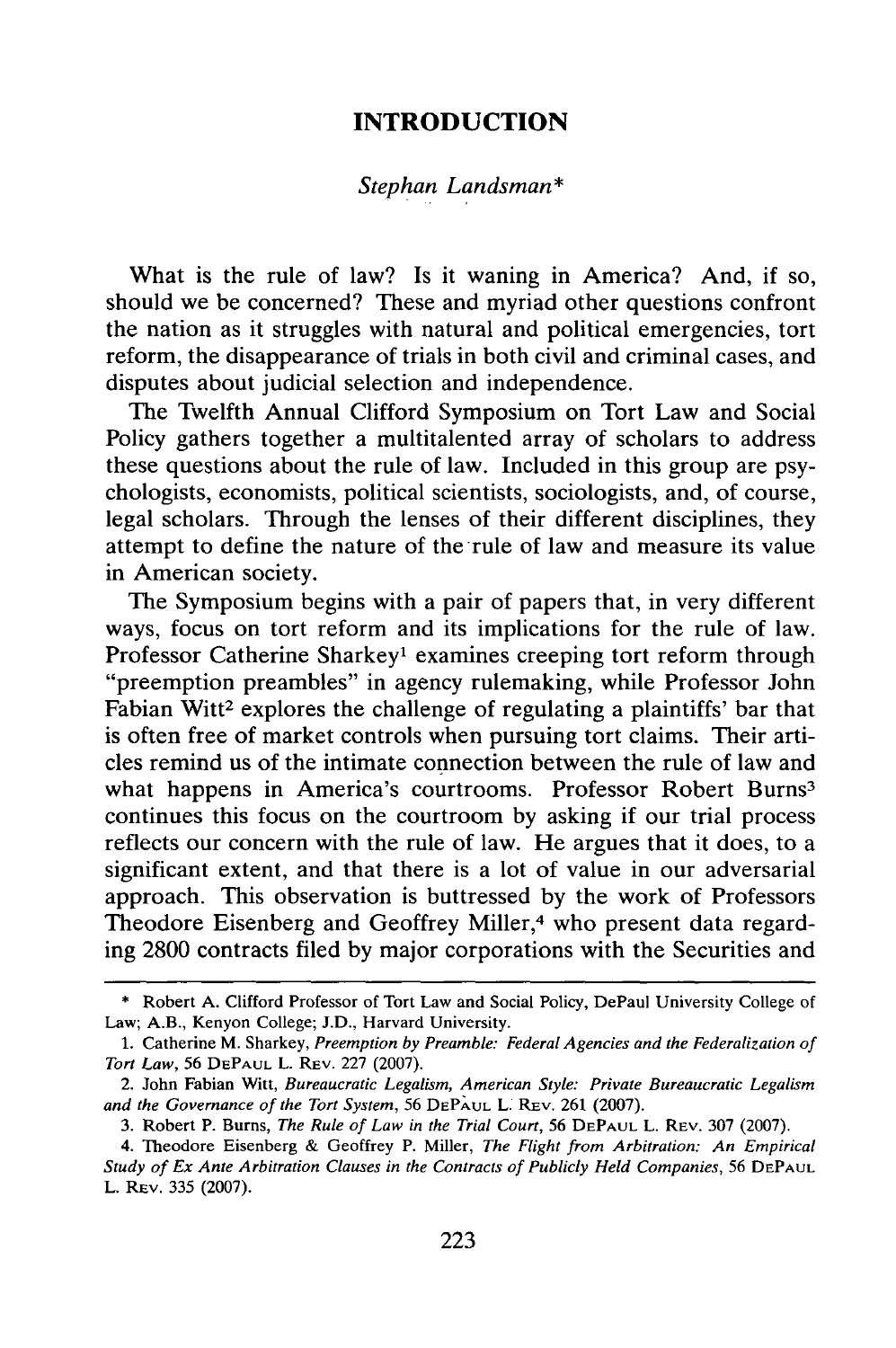Exchange Commission in 2002. Only 11% of those contracts opted out of judicial review by embracing arbitration rather than courtroom litigation-a striking vote of confidence in the judicial branch by big business.

In the next piece, Professor Samuel Issacharoff5 explores the impact of the rule of law on the way business is conducted in the United States and elsewhere. He suggests that the American approach to regulation, which most often relies on ex post review (primarily by the courts at the behest of private litigants), yields substantial economic benefits because it dramatically lowers impediments to market entry. He reminds us, however, that in such a setting, curtailing ex post legal proceedings poses a serious risk of undermining accountability and obedience to socially beneficial regulation. In the very different setting of criminal sentencing, Professor Nancy King<sup>6</sup> examines the pernicious effect on the rule of law of the growing practice of insulating the criminal process from any sort of review by means of prosecutorial insistence on the waiver of appellate rights in exchange for a plea bargain. Returning to the question of the value added by adherence to the rule of law, Professor Gillian Hadfield<sup>7</sup> focuses our attention on the social contribution of skilled lawyers. She argues that their combined efforts constitute considerable "legal human capital" that can substantially boost the productivity and well-being of a society.

Professor Herbert Kritzer<sup>8</sup> shifts our attention to the question of judicial selection and the issues it raises for the rule of law. Kritzer sees politics as an unavoidable component of the judicial selection mechanism but suggests ways to improve its harmonization with our concerns about neutral and fair judging. Professor Brian Tamanaha<sup>9</sup> follows and explores a related topic—the temptation to treat the law and judging as strictly instrumental activities driven by a desire for certain outcomes. He challenges the notion that the law should be viewed as an empty vessel open to capture and manipulation by judges.

<sup>5.</sup> Samuel Issacharoff, *Regulating After the Fact,* 56 **DEPAUL** L. REV. 375 (2007).

<sup>6.</sup> Nancy J. King, *Regulating Settlement: What Is Left of the Rule of Law in the Criminal Process?,* 56 **DEPAUL** L. REV. 389 (2007).

<sup>7.</sup> Gillian K. Hadfield, *Don't Forget the Lawyers: The Role of Lawyers in Promoting the Rule of Law in Emerging Market Democracies,* 56 **DEPAUL** L. REV. 401 (2007).

<sup>8.</sup> Herbert M. Kritzer, *Law Is the Mere Continuation of Politics by Different Means: American Judicial Selection in the Twenty-First Century,* 56 **DEPAUL** L. REV. 423 (2007).

<sup>9.</sup> Brian Z. Tamanaha, *How an Instrumental View of Law Corrodes the Rule of Law,* <sup>56</sup> **DEPAUL** L. REV. 469 (2007).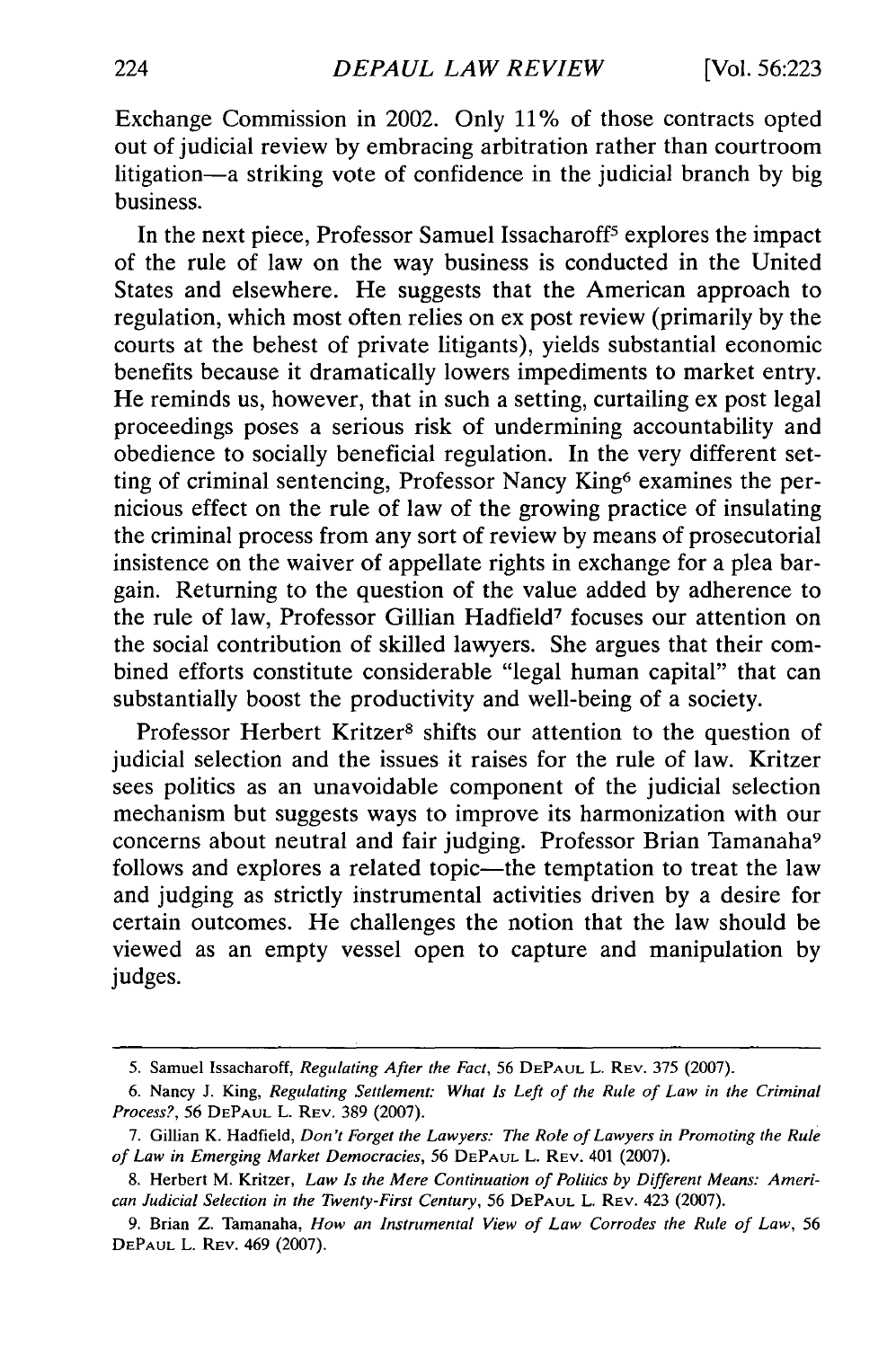Professor Robert MacCoun<sup>10</sup> looks at a very different aspect of the rule of law, the reach of its "shadow" in criminal matters involving drug use. He argues that America's rigid legalism on the issue of drugs has shut off opportunities to pursue strategies that reduce the collateral harms arising out of drug use. This raises the question whether there are some places where formal law is an impediment to social improvement.

Professor Bernadette Meyler<sup>11</sup> returns us to the core question of the Symposium-whether the rule of law is waning. She considers the relationship between law. and emergency, arguing that different sorts of emergencies warrant different responses. Economic exigency may justify temporary suspension of a host of market-based legal principles, while political threats may not justify nearly as sweeping a suspension of legal rights. As changes are made that curtail political rights, we may seriously jeopardize the rule of law.

Next, Professor Jean Sternlight<sup>12</sup> considers the claim that alternative dispute resolution (ADR) mechanisms may clash with the rule of law. She contends that, in light of the experience of countries where ADR has been successfully used as part of rule of law reform efforts, it may provide a way around stagnant legal systems and help foster social harmony that might be threatened by legal contention.

The Symposium continues with four papers by scholars using social science methods to assess Americans' attitudes about the rule of law. The first of these comes from Professor James Gibson.<sup>13</sup> It surveys public attitudes towards law and finds remarkably high levels of support for the established legal machinery. American views on this question are significantly more supportive of judicial processes than those of many other societies, and have not diminished despite recent threats to the nation's security. Professor Michael Saks and his colleagues 14 follow with a fascinating experimental study that indicates a more nuanced view among the population—one influenced by the importance of the rules in question and the motives for violating them.

<sup>10.</sup> Robert J. MacCoun, *Testing Drugs Versus Testing for Drug Use: Private Risk Management in the Shadow of Criminal Law,* 56 **DEPAUL** L. REV. 507 (2007).

<sup>11.</sup> Bernadette Meyler, *Economic Emergency and the Rule of Law,* 56 **DEPAUL** L. REV. 539 (2007).

<sup>12.</sup> Jean R. Sternlight, *Is Alternative Dispute Resolution Consistent with the Rule of Law? Lessons from Abroad,* 56 **DEPAUL** L. REV. 569 (2007).

<sup>13.</sup> James L. Gibson, *Changes in American Veneration for the Rule of Law,* 56 **DEPAUL** L. REv. 593 (2007).

<sup>14.</sup> N.J. Schweitzer, Douglas J. Sylvester & Michael J. Saks, *Rule Violations and the Rule of Law: A Factorial Survey of Public Attitudes,* 56 **DEPAUL** L. Rev. 615 (2007).